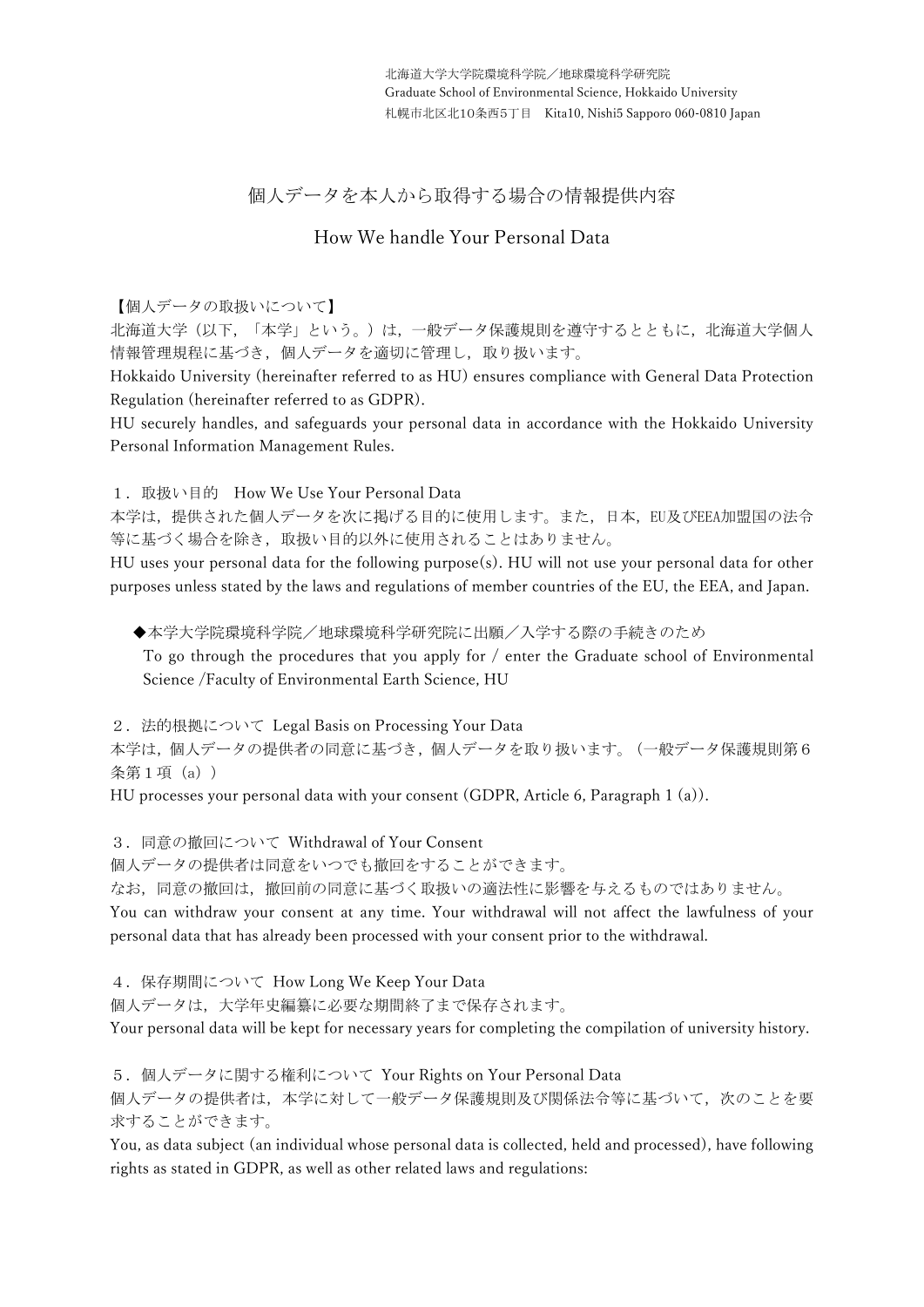- (1)個人データを開示すること To access your personal data.
- (2)個人データを訂正すること To have your inaccurate personal data corrected.
- (3) 個人データを消去すること To have your personal data deleted where appropriate.
- (4) 個人データの取扱いを制限すること To restrict the processing of your personal data
- (5)個人データの取扱いに異議を申し立てること To object the processing of your personal data
- (6)他の事業者へ個人データを移転すること To transfer your personal data to third-party entities

6.監督機関への申し立てについて How to File a Complaint

個人データの提供者は,本学の個人データの取扱い等に不服がある場合,一般データ保護規則第51 条第1項に基づく監督機関へ申し立てることができます。

If you are not happy with the way your personal data is handled, or the response you received from HU, you have the right to file a complaint to a supervisory authority defined in GDPR (Article 51, Paragraph 1).

7.提供先について Sharing Your Personal Data

本学は,当該取扱目的の達成のために,個人データを他の第三者へ提供することはありません。 HU does not share your personal data with a third party for the purpose of going through the procedures that you move into Hokkaido University International house.

8.十分性認定について Adequacy Decisions

日本の独立行政法人等個人情報保護法の適用を受ける本学は,欧州委員会による十分性認定の決定の 対象ではありません。

HU is governed by IAA (Incorporated Administrative Agency) Personal Information Protection Act. The European Commission's adequacy decision is not applicable to HU.

| (管理者)                           | Please make inquiries to:                        |
|---------------------------------|--------------------------------------------------|
| 国立大学法人北海道大学                     | Graduate School of Environmental Science /       |
| 大学院環境科学院/地球環境科学研究院              | Faculty of Environmental Earth Science, Hokkaido |
| (お問合せ先)                         | University                                       |
| 環境科学事務部教務担当                     |                                                  |
| 住所:日本北海道札幌市北区北10条西5丁目           | Address: Kita 10, Nishi 5, Kita-ku, Sapporo      |
| E-mail: kyomu@ees.hokudai.ac.jp | 060-0810 Japan                                   |
| Tel: 011-706-2204, 2205         | E-mail: kyomu@ees.hokudai.ac.jp                  |
|                                 | Tel: $+81-11-706-2204$ , 2205                    |